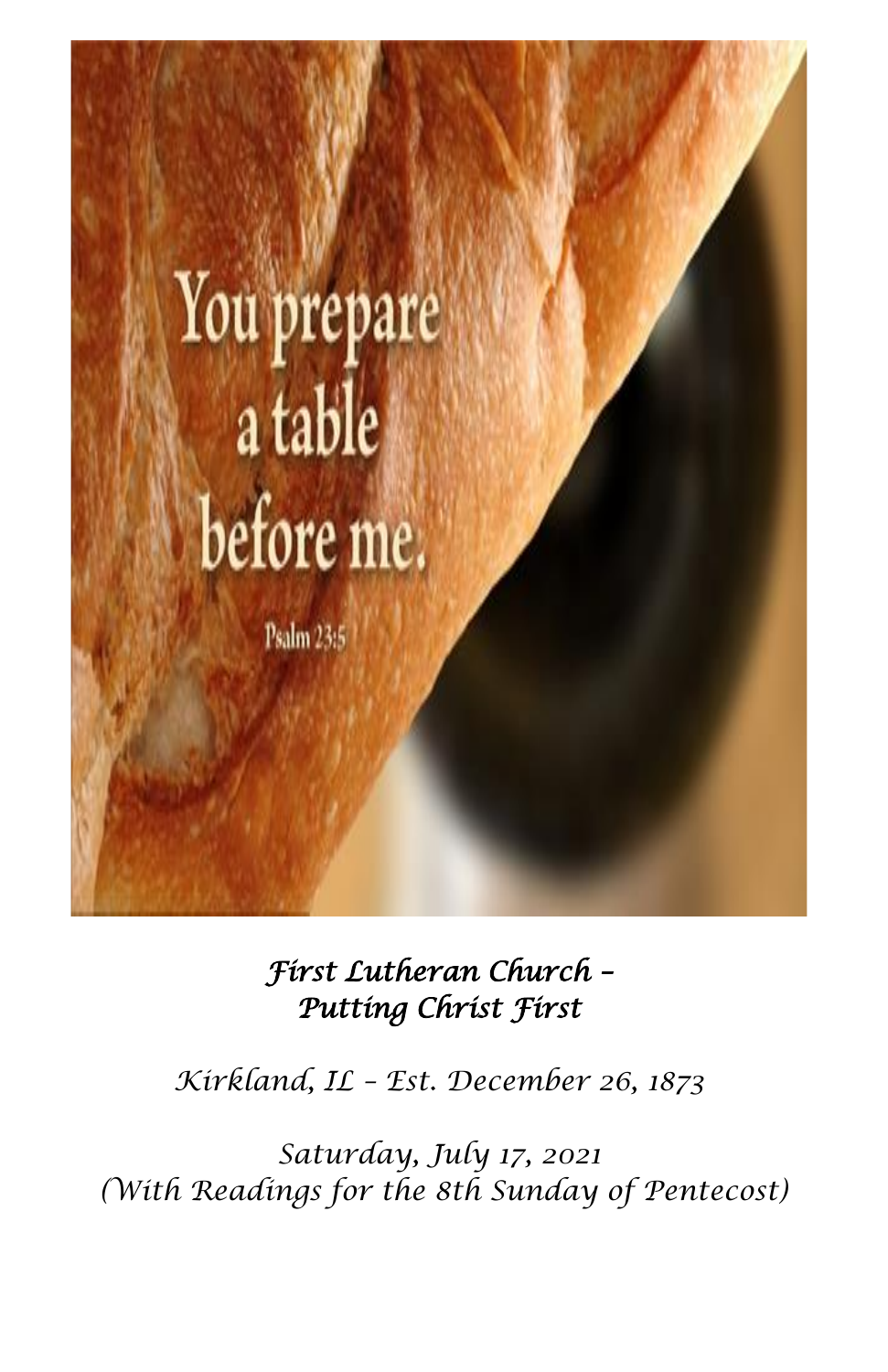# *First Lutheran Church – Putting Christ First*  **Saturday, July 17, 2021**

(with scripture readings for the 8<sup>th</sup> Sunday of Pentecost)

**LBW** – green hymnal **BC** – Borning Cry

**A WARM WELCOME TO ALL** who are worshiping with us today! We hope that the service will be a joy and blessing to you.

## **THE SERVICE BEGINS**

**P** We begin this service IN THE NAME OF THE FATHER:

**C** Dear Heavenly Father, we thank you for creating all living things and causing them to grow;

**P** AND OF THE SON:

**C** O Jesus Christ, our Savior, in whom we have been born anew, help us to grow up in every way into You, who are our Lord;

# **P** AND OF THE HOLY SPIRIT:

**C** Dear Holy Spirit, you have called us all and gathered us together as the Body of Christ, the Church. Help your church to grow – in numbers, in faith, and in love.

**All:** AMEN!

**OPENING SONG:** "The Lord's My Shepherd" **LBW 451 WE CONFESS**

**P** Let us confess our weakness and sin, and hear the comfort of God. **C** Dear Holy Spirit, we do not know how to pray as we ought. We confess that we have lived according to the flesh, with our minds set on the things of the flesh. We know this is death. We pray that each day you will set us free, setting our minds on the things of the Spirit, which is life and peace. *(Romans 8:5-6,26)* 

# **WE HEAR THE GOOD NEWS OF SALVATION**

**P** The Spirit helps us in our weakness, and prays for us with sighs too deep for words. You are no longer in the flesh, you are in the Spirit, since the Spirit of God dwells in you. He who raised Christ from the dead will give life to your mortal bodies also through his Spirit. There is therefore now no condemnation for those who are in Christ Jesus. His peace be with you! *(Romans 8:1,9,11,26)*

**C** And also with you.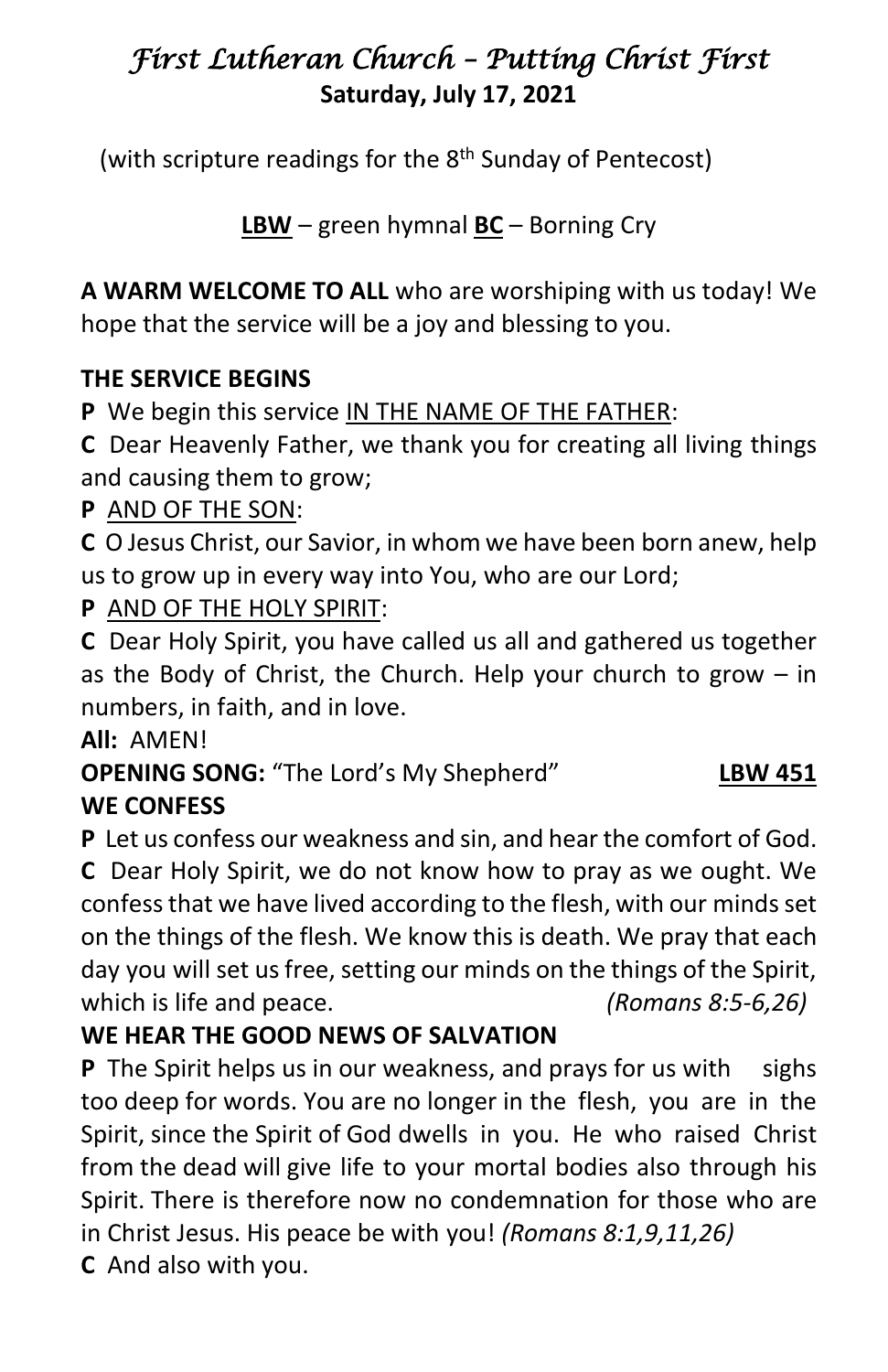### **SHARING OF THE PEACE PRAYER OF THE DAY**

Shepherding God, through your Son's cross you draw all people to yourself and reconcile the relationship between you and your world which we so carelessly neglect and fracture. Teach us to be your healing and reconciling presence in a wounded world; through Jesus Christ our Lord, who lives and reigns with you and the Holy Spirit, one God now and forever. Amen.

<sup>1</sup> "Woe to the shepherds who destroy and scatter the sheep of my pasture!" declares the Lord. <sup>2</sup>Therefore thus says the Lord, the God of Israel, concerning the shepherds who care for my people: "You have scattered my flock and have driven them away, and you have not attended to them. Behold, I will attend to you for your evil deeds, declares the Lord. <sup>3</sup>Then I will gather the remnant of my flock out of all the countries where I have driven them, and I will bring them back to their fold, and they shall be fruitful and multiply. <sup>4</sup>I will set shepherds over them who will care for them, and they shall fear no more, nor be dismayed, neither shall any be missing, declares the Lord. <sup>5</sup>"Behold, the days are coming, declares the Lord, when I will raise up for David a righteous Branch, and he shall reign as king and deal wisely, and shall execute justice and righteousness in the land. <sup>6</sup>In his days Judah will be saved, and Israel will dwell securely. And this is the name by which he will be called: 'The Lord is our righteousness.'"

**L** The Word of the Lord. **C** Thanks be to God.

## **PSALM 23** (Read responsively by whole verse.) P.225

#### **SECOND READING** Ephesians 2:11-22

 $11$ Therefore remember that at one time you Gentiles in the flesh, called "the uncircumcision" by what is called the circumcision, which is made in the flesh by hands  $-$  <sup>12</sup>remember that you were at that time separated from Christ, alienated from the commonwealth of Israel and strangers to the covenants of promise, having no hope and without God in the world. <sup>13</sup>But now in Christ Jesus you who once were far off have been brought near

**FIRST READING** Jeremiah 23:1-6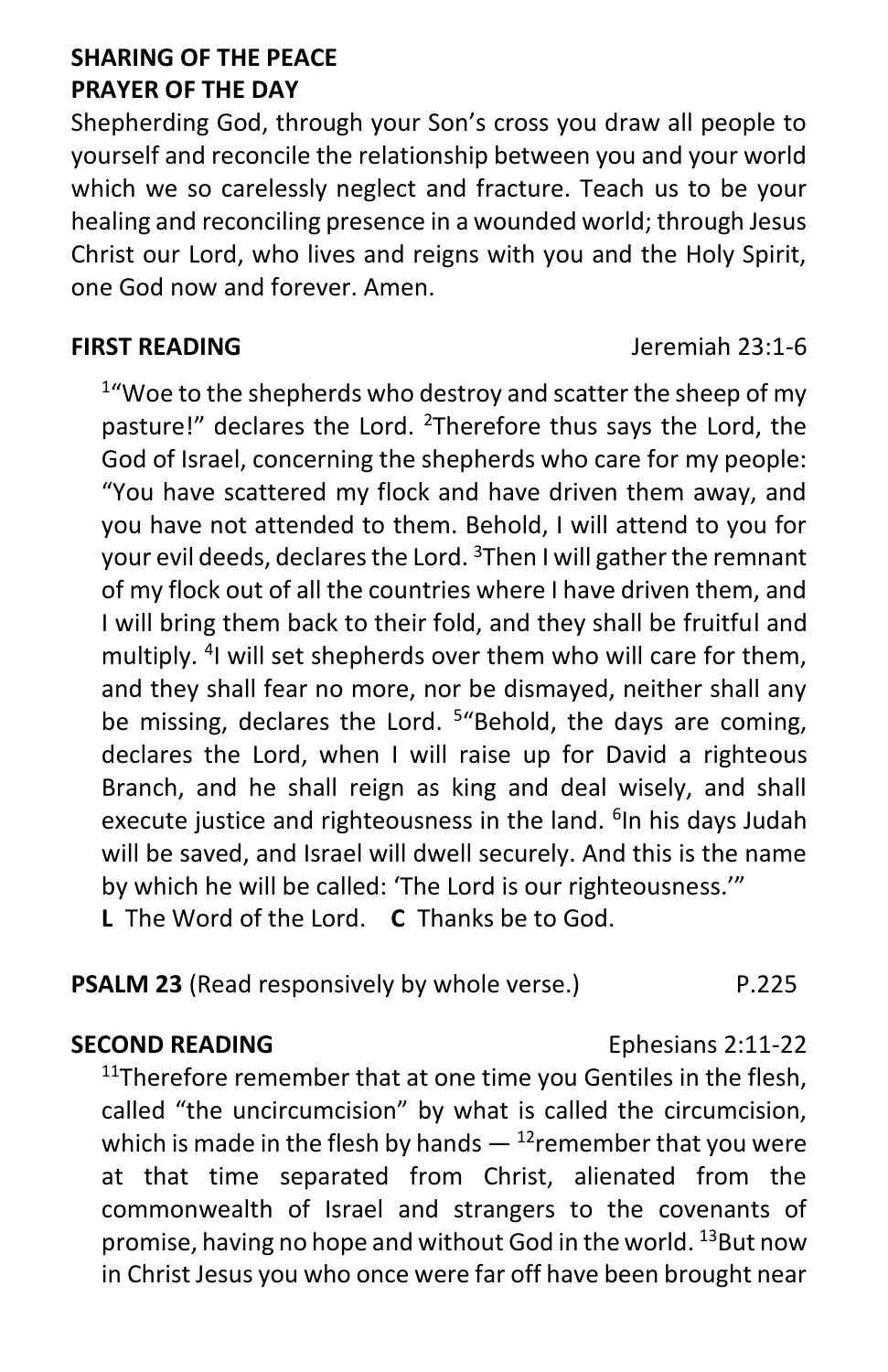by the blood of Christ. <sup>14</sup>For he himself is our peace, who has made us both one and has broken down in his flesh the dividing wall of hostility  $15$ by abolishing the law of commandments expressed in ordinances, that he might create in himself one new man in place of the two, so making peace,  $^{16}$ and might reconcile us both to God in one body through the cross, thereby killing the hostility. <sup>17</sup>And he came and preached peace to you who were far off and peace to those who were near. <sup>18</sup>For through him we both have access in one Spirit to the Father. <sup>19</sup>So then you are no longer strangers and aliens, but you are fellow citizens with the saints and members of the household of God,  $20$  built on the foundation of the apostles and prophets, Christ Jesus himself being the cornerstone,  $^{21}$ in whom the whole structure, being joined together, grows into a holy temple in the Lord.  $^{22}$ In him you also are being built together into a dwelling place for God by the Spirit.

**L** The Word of the Lord. **C** Thanks be to God.

# \***ALLELUIA** P. 83

\***GOSPEL** Mark 6:30-44

<sup>30</sup>The apostles returned to Jesus and told him all that they had done and taught.  $31$ And he said to them, "Come away by yourselves to a desolate place and rest a while." For many were coming and going, and they had no leisure even to eat. <sup>32</sup>And they went away in the boat to a desolate place by themselves.  $33$ Now many saw them going and recognized them, and they ran there on foot from all the towns and got there ahead of them. <sup>34</sup>When he went ashore he saw a great crowd, and he had compassion on them, because they were like sheep without a shepherd. And he began to teach them many things. <sup>35</sup>And when it grew late, his disciples came to him and said, "This is a desolate place, and the hour is now late.  $36$ Send them away to go into the surrounding countryside and villages and buy themselves something to eat."  $37$ But he answered them, "You give them something to eat." And they said to him, "Shall we go and buy two hundred denarii worth of bread and give it to them to eat?" <sup>38</sup>And he said to them, "How many loaves do you have? Go and see." And when they had found out, they said, "Five, and two fish." <sup>39</sup>Then he commanded them all to sit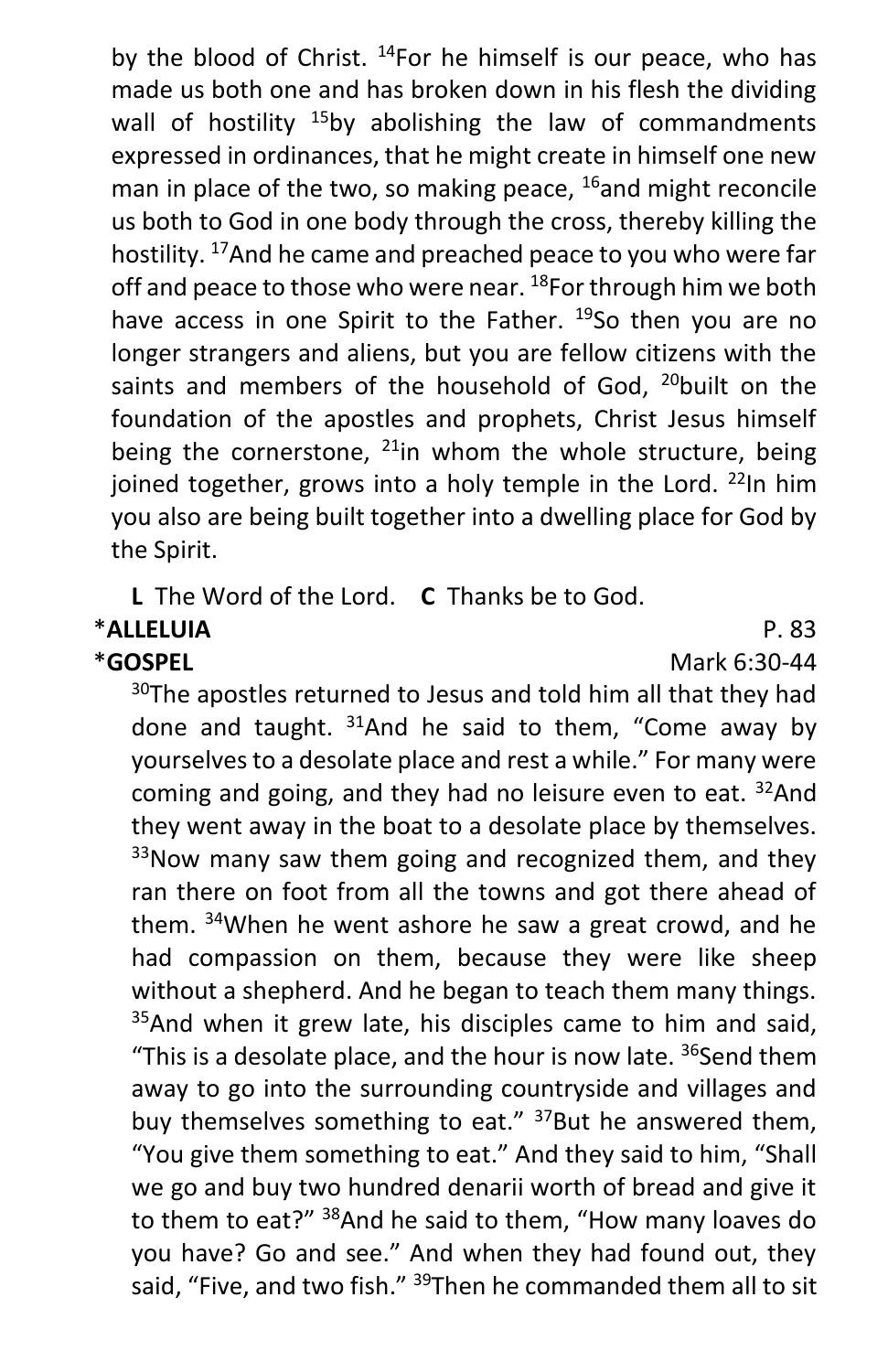down in groups on the green grass. <sup>40</sup>So they sat down in groups, by hundreds and by fifties. <sup>41</sup>And taking the five loaves and the two fish, he looked up to heaven and said a blessing and broke the loaves and gave them to the disciples to set before the people. And he divided the two fish among them all.  $42$ And they all ate and were satisfied.  $43$ And they took up twelve baskets full of broken pieces and of the fish. <sup>44</sup>And those who ate the loaves were five thousand men.

**P** The Gospel of the Lord. **C** Thanks be to God.

# **SERMON: "LIVING BREAD FROM HEAVEN"**

**SONG:** "O Living Bread from Heaven" **LBW 197 STATEMENT OF FAITH** – Nicene Creed LBW p.84 **THE PRAYERS OF THE CHURCH**

# You are our good Shepherd, Lord. We thank you for watching over us and leading us in your will and your ways in this world. Grant us peace in times of trouble. Keep us safe as we navigate the dangers of this world, and comfort us in our grief.

*Lord in your mercy, hear our prayer.*

Holy God, you grant us rest and renewal on the Sabbath and at other times when we are able to get away from work, school, and the daily demands of life. Be with all who are traveling or on vacation, so they may be rejuvenated and restored with great energy when they return home.

*Lord in your mercy, hear our prayer.*

Sovereign Lord, you work for justice and mercy through all the leaders in this world. Give them the mind of Christ so they would look out for their peoples' best interests and not their own. Give them wisdom and counsel so they will walk in your ways and lead with integrity and honesty.

*Lord in your mercy, hear our prayer.*

Holy Spirit, guide our church to the Pastor you have in mind for us. Help us to let You be in charge and guide us with your Word and the study of Scripture. Give us patience and trust in your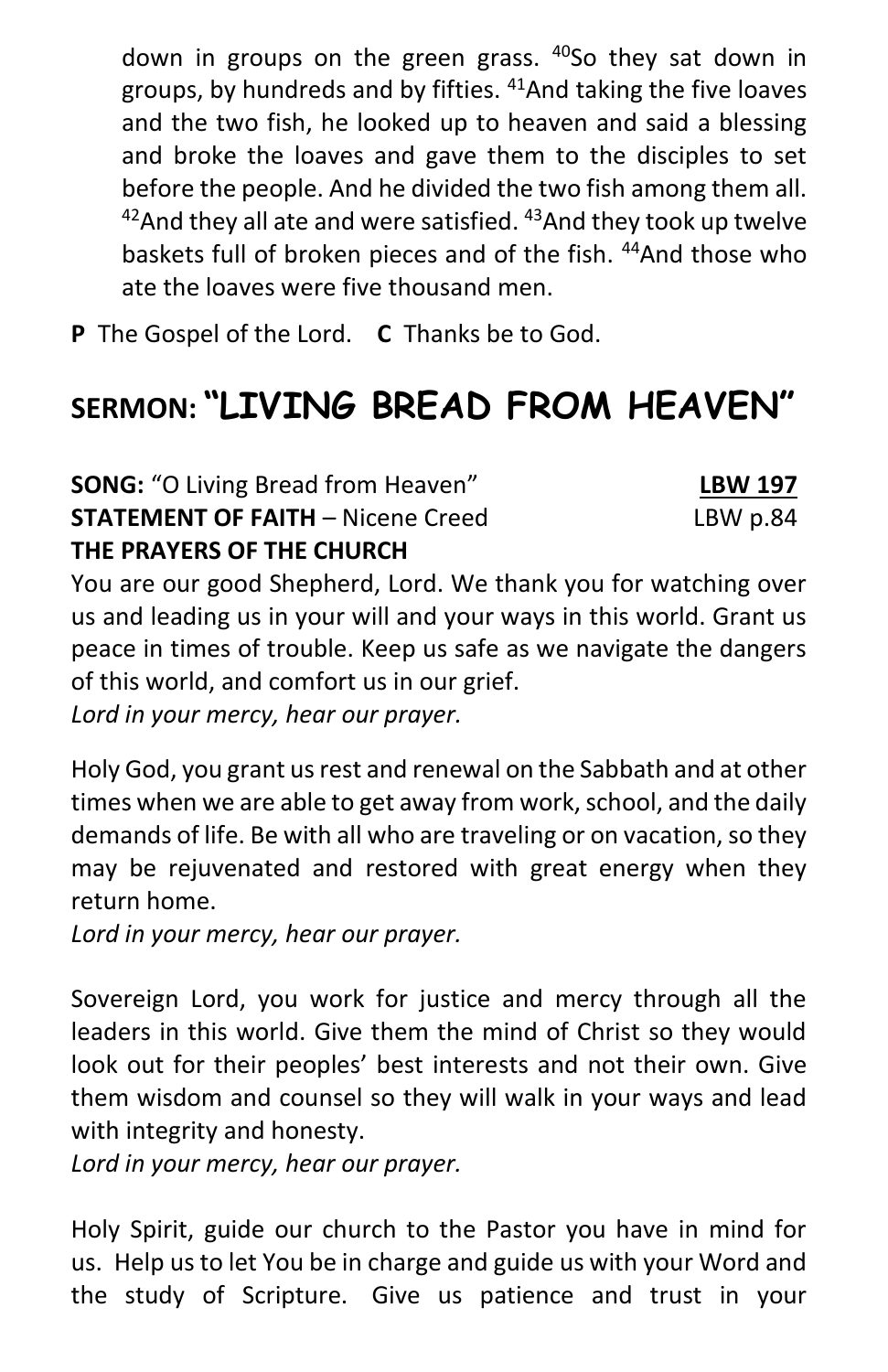wisdom. We also ask you to be at work in the thoughts and heart of the pastor you have in mind to draw that pastor to serve this congregation. Make us a mission congregation who will work with a new pastor to reach out to our town and with the love of Christ. Make us instruments of your saving work.

*Lord in your mercy, hear our prayer.*

Healing God, comfort all who suffer with chronic pain or illness, addiction, depression, or loneliness. [Especially we pray for… .] Bring them all to your tender embrace of healing and love.

*Lord in your mercy, hear our prayer.*

## **OFFERING**

## **WE PREPARE FOR HOLY COMMUNION**

- **P** The Lord be with you.
- **C** And also with you.
- **P** Lift up your hearts!
- **C** We lift them up to the Lord!
- **P** Let us give thanks to the Lord our God.
- **C** It is right to give him thanks and praise.

# **THE WORDS OF INSTITUTION**

#### **THE LORD'S PRAYER** LBW p.91 **COMMUNION DISTRIBUTION**

**P** When Jesus instituted Holy Communion at the Last Supper before his crucifixion, He promised His disciples that one day they would again feast together in the kingdom of heaven.

**C** Dear Lord, keep us steadfast in faith until that day!

**P** The body and blood of our Lord Jesus Christ strengthen you and keep you in his grace.

**C** Amen.

#### **THE BENEDICTION**

**CLOSING SONG**: "Jesus Fed Five Thousand People" **BC 461**

**P** Go in peace! Serve the Lord!

**C** Thanks be to God!

**Church Office**: (815) 522-3886 **Website: [www.kirklandflc.org](http://www.kirklandflc.org/) Interim Pastor:** Phil Gronbach (815) 441-4272(c) **[pastor@kirklandflc.org](mailto:pastor@kirklandflc.org) Secretary:** Dianna Wittwer (815)378-6654(c) **[secretary@kirklandflc.org](mailto:secretary@kirklandflc.org) Pianist:** Jill Vodden **Offering Counters:** Renee Krabbe and Lisa Coyle **Hosts:** Jack & Josh Sunderlage **Attendance Last Saturday, 7/10**:22 **Last Sunday, 7/11:** 28

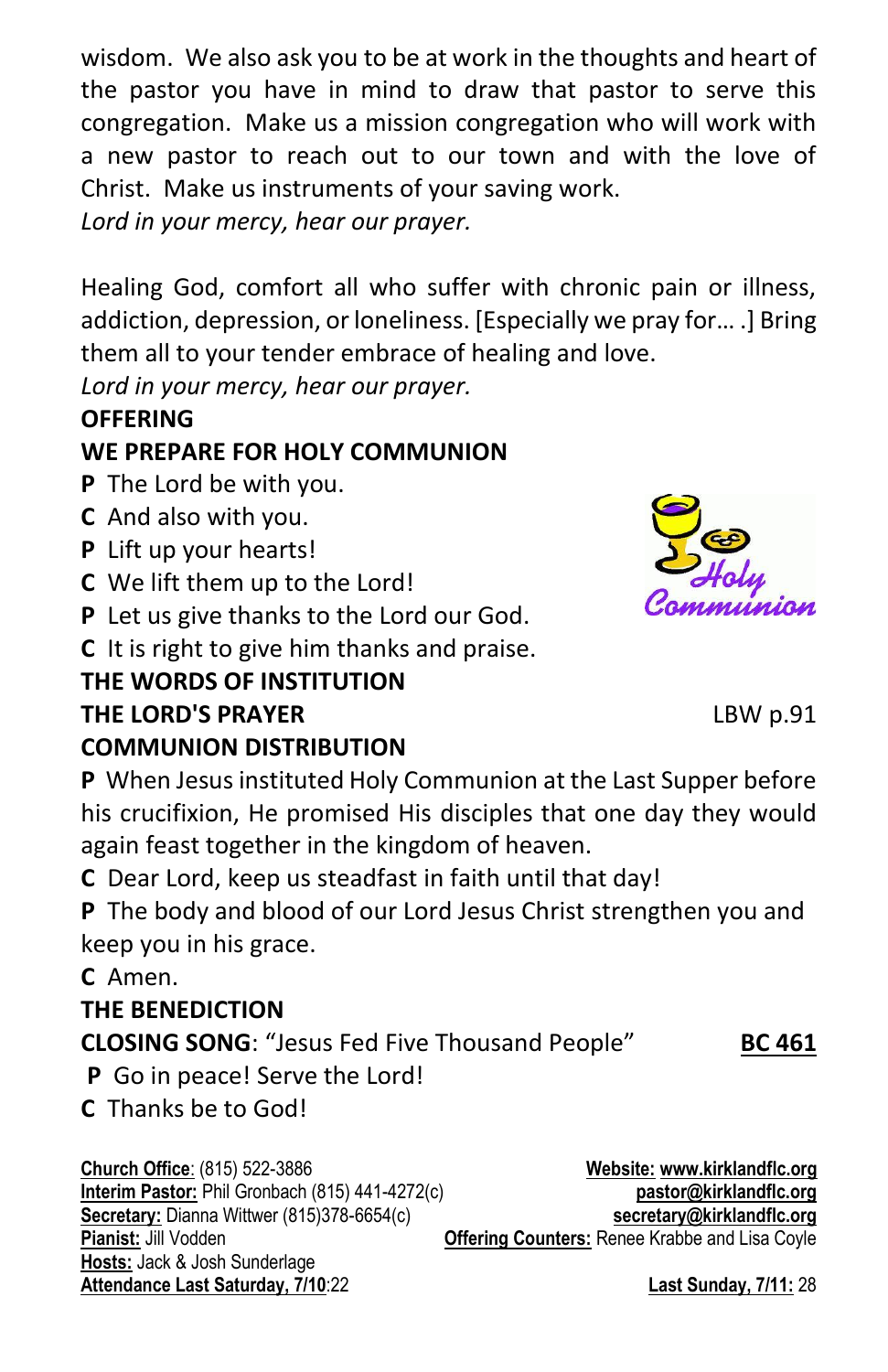# **The new Church Council will be installed tomorrow at the Worship Service.**

#### **Installations of Council Members:**

President: Jo Boehmer Financial Secretary: Jean Bauer Treasurer: Gary Steinhorst Council Secretary: Jill Vodden Congregational Life Directors: Property: Bob Coyle Fellowship: Louie Mielke Food Pantry/Clothes Closet: Roger Bauer Stewardship: Dan Pahnke Learning Team, Worship & Music:

Pastor Phil Gronbach

#### **Next Week's Readings:**

Genesis 9:8-17; Psalm 136:1-9; Ephesians 3:14-21; Mark 6:45-56



#### **BIRTHDAY BLESSINGS!!!**

Mike Valasek 7/18 Betty Paulsen 7/21

#### **ANNIVERSAY BLESSINGS**

Joshua & Marcynda Atkinson 7/19/14 Jeff & Michelle Anderberg 7/23/11